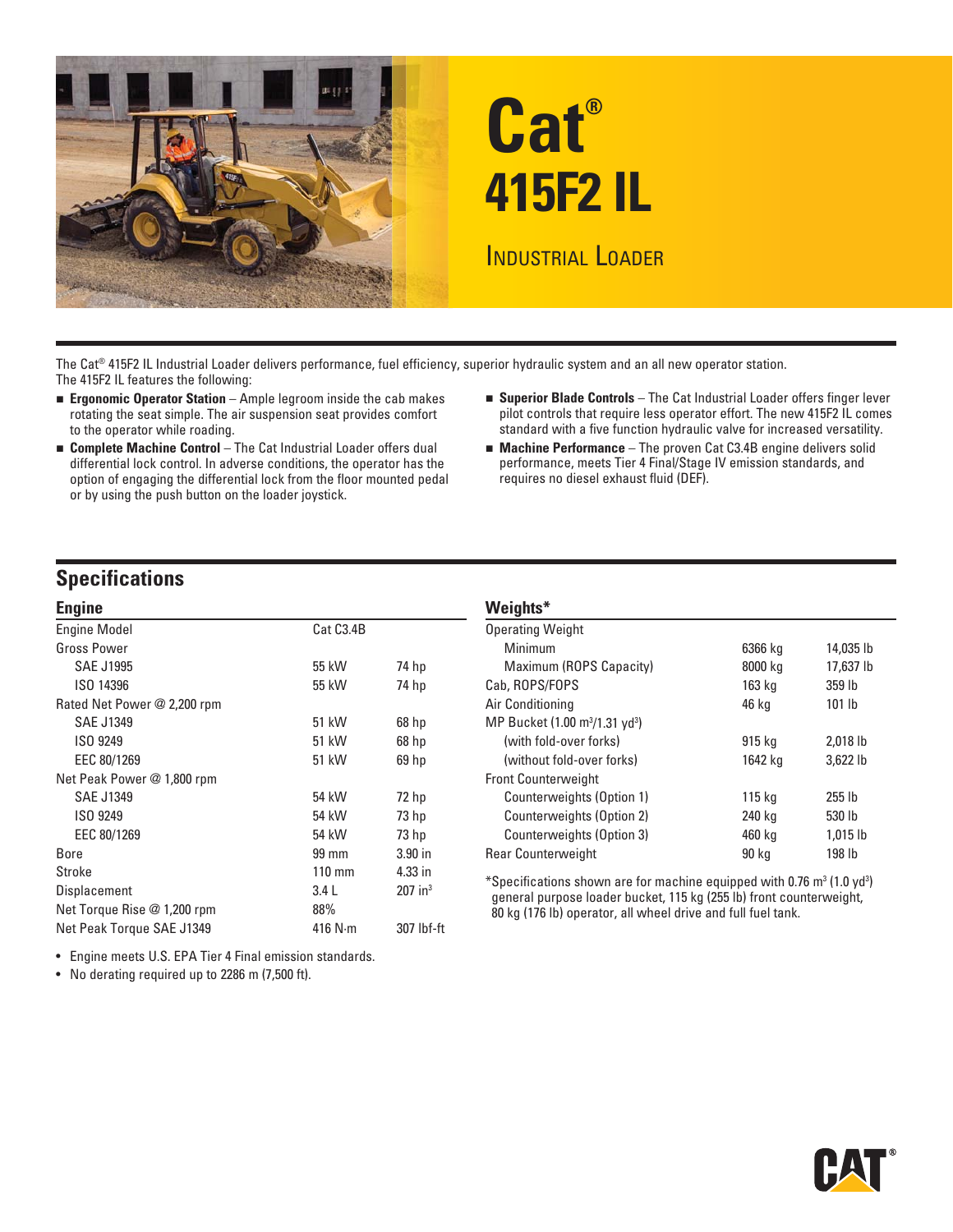# **415F2 IL Industrial Loader**

| Power Shuttle Transmission - Standard |  |
|---------------------------------------|--|
|---------------------------------------|--|

| Forward $-1st$      | $5.4 \text{ km/h}$<br>$3.4$ mph |           | <b>Fuel Tank</b>                                           | 160 L           | 42 gal     |  |  |
|---------------------|---------------------------------|-----------|------------------------------------------------------------|-----------------|------------|--|--|
| 2nd                 | $8.9$ km/h                      | $5.5$ mph | Engine Oil with Filter                                     | 8.8 L           | $2.3$ gal  |  |  |
| 3rd                 | $20 \text{ km/h}$               | 13 mph    | Transmission - Power Shuttle                               |                 |            |  |  |
| 4th                 | 36 km/h                         | 23 mph    | 2WD                                                        | 15 <sub>L</sub> | $4.0$ gal  |  |  |
| $Reverse - 1st$     | $5.4 \text{ km/h}$              | $3.4$ mph | 4WD                                                        | 15 <sub>L</sub> | $4.0$ gal  |  |  |
| 2nd                 | $8.9$ km/h                      | $5.5$ mph | Rear Axle                                                  | 16.5L           | $4.4$ gal  |  |  |
| 3rd                 | $20 \text{ km/h}$               | 13 mph    | <b>Planetaries</b>                                         | 1.7L            | $0.4$ gal  |  |  |
| 4th                 | 36 km/h                         | 23 mph    | Front Axle (4WD)                                           | 11.0L           | $2.9$ gal  |  |  |
|                     |                                 |           | <b>Planetaries</b>                                         | 0.7L            | $0.2$ gal  |  |  |
| <b>Axle Ratings</b> |                                 |           | <b>Hydraulic System</b>                                    | 90.0 L          | 23.8 gal   |  |  |
| Front Axle, 4WD     |                                 |           | <b>Hydraulic Tank</b>                                      | 40 L            | $10.6$ gal |  |  |
| <b>Static</b>       | 22 964 kg                       | 50,582 lb | • Requires ultra-low sulfur fuel $\lt/=15$ ppm fuel sulfur |                 |            |  |  |
| Dynamic             | 9186 kg                         | 20,233 lb |                                                            |                 |            |  |  |
| Rear Axle           |                                 |           | <b>Tires</b>                                               |                 |            |  |  |
| <b>Static</b>       | 22 964 kg                       | 50,582 lb |                                                            |                 |            |  |  |
| Dynamic             | 9186 kg                         | 20,233 lb | Standard configuration of front/rear tires:                |                 |            |  |  |
|                     |                                 |           | • Front: 12.5 80/16.9; Rear: 16.9-24                       |                 |            |  |  |

# **Hydraulic System**

| Type                                | <b>Closed Center</b>        |                |  |
|-------------------------------------|-----------------------------|----------------|--|
| Pump Type                           | Variable Flow, Axial Piston |                |  |
| Pump Capacity @ 2,200 rpm           | $125$ L/min                 | $33.0$ gal/min |  |
| System Pressure - Hitch/Box Scraper | 20 500 kPa                  | 2,973 psi      |  |
| System Pressure - Loader            | 20 500 kPa                  | 2,973 psi      |  |

#### **Steering**

| <b>Front Wheel</b><br><b>Type</b>                 |                             |          |  |  |
|---------------------------------------------------|-----------------------------|----------|--|--|
| <b>Power Steering</b>                             | Hydrostatic                 |          |  |  |
| Bore                                              | $65 \text{ mm}$             | $2.6$ in |  |  |
| Stroke                                            | $120 \text{ mm}$            | 4.7 in   |  |  |
| <b>Rod Diameter</b>                               | $1.4$ in<br>$36 \text{ mm}$ |          |  |  |
| Axle Oscillation                                  | $11^{\circ}$                |          |  |  |
| Turning Circle - 2WD/4WD (inner wheel not braked) |                             |          |  |  |
| <b>Outside, Front Wheels</b>                      | 8.18 <sub>m</sub>           | 26'10"   |  |  |
| Outside, Widest Loading Bucket                    | $10.97 \text{ m}$           | 36'0''   |  |  |
|                                                   |                             |          |  |  |

### **Transmission** Service Refill Capacities

| Power Shuttle Transmission - Standard |                   |           | Cooling System with Air Conditioning | 16.5L           | $4.4$ gal  |
|---------------------------------------|-------------------|-----------|--------------------------------------|-----------------|------------|
| Forward $-1st$                        | $5.4$ km/h        | $3.4$ mph | <b>Fuel Tank</b>                     | 160L            | 42 gal     |
| 2nd                                   | $8.9$ km/h        | $5.5$ mph | Engine Oil with Filter               | 8.8 L           | $2.3$ gal  |
| 3rd                                   | $20 \text{ km/h}$ | 13 mph    | Transmission - Power Shuttle         |                 |            |
| 4th                                   | 36 km/h           | 23 mph    | 2WD                                  | 15 L            | $4.0$ gal  |
| $Reverse - 1st$                       | $5.4$ km/h        | $3.4$ mph | 4WD                                  | 15 <sub>L</sub> | $4.0$ gal  |
| 2nd                                   | $8.9$ km/h        | $5.5$ mph | Rear Axle                            | 16.5L           | $4.4$ gal  |
| 3rd                                   | $20 \text{ km/h}$ | 13 mph    | <b>Planetaries</b>                   | 1.7L            | $0.4$ gal  |
| 4th                                   | $36 \text{ km/h}$ | 23 mph    | Front Axle (4WD)                     | 11.0L           | $2.9$ gal  |
|                                       |                   |           | <b>Planetaries</b>                   | 0.7L            | $0.2$ gal  |
| <b>Axle Ratings</b>                   |                   |           | <b>Hydraulic System</b>              | 90.0L           | 23.8 gal   |
| Front Axle, 4WD                       |                   |           | <b>Hydraulic Tank</b>                | 40 L            | $10.6$ gal |

#### **Tires**

# **Counterweights – Front**

| (minimum counterweight recommendations) |                    |                  |        |  |  |  |  |  |
|-----------------------------------------|--------------------|------------------|--------|--|--|--|--|--|
| <b>Standard Stick</b>                   |                    |                  |        |  |  |  |  |  |
| <b>Loader Bucket</b>                    | <b>Power Train</b> |                  |        |  |  |  |  |  |
| GP                                      | 4WD                | 116 kg           | 255 lb |  |  |  |  |  |
| <b>MP</b>                               | 4WD                | no counterweight |        |  |  |  |  |  |
|                                         |                    |                  |        |  |  |  |  |  |

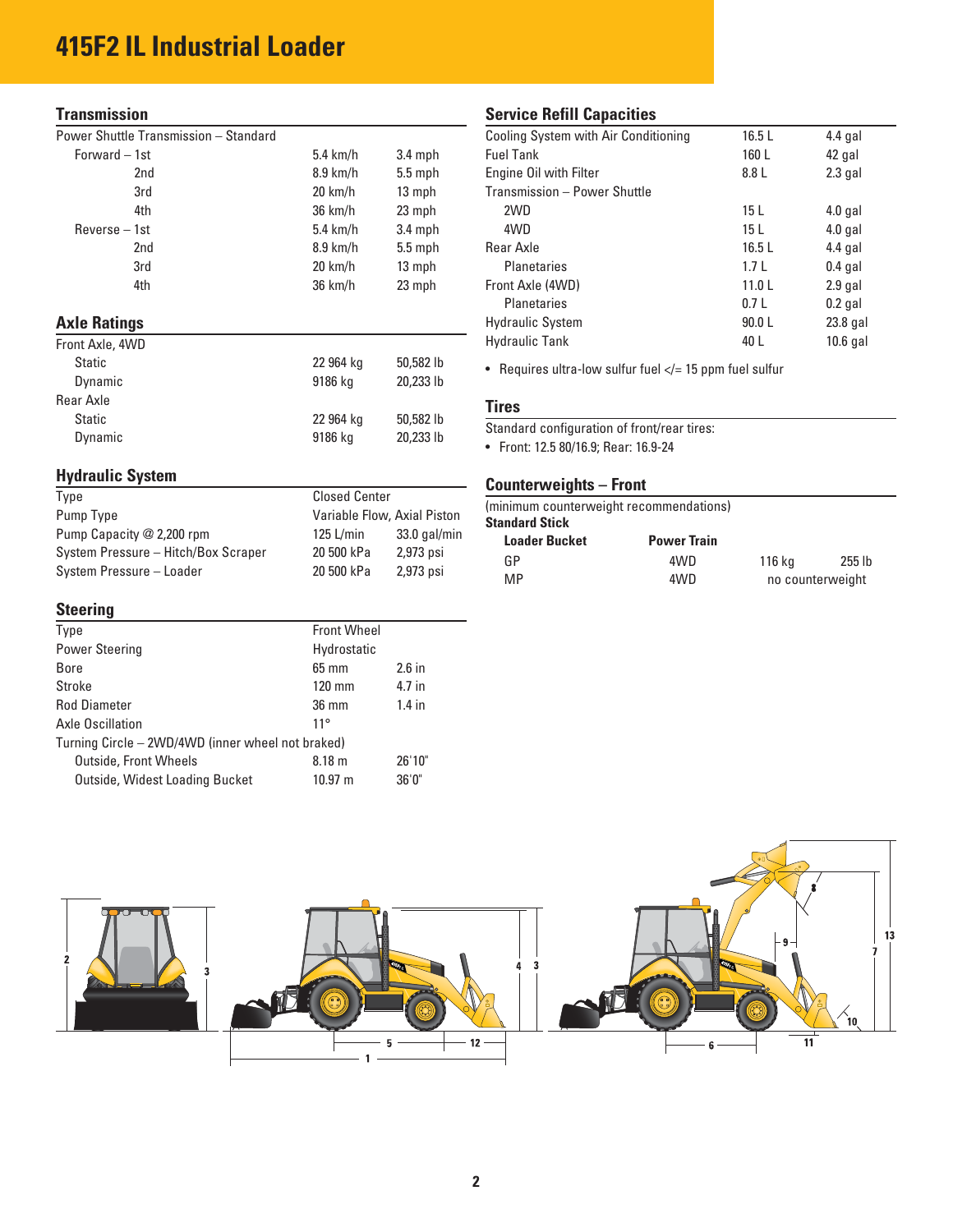### **Dimensions**

|                                                    | <b>Single Tilt Loader</b>                    |        |                                            |        |                                           |        |                                           |        |
|----------------------------------------------------|----------------------------------------------|--------|--------------------------------------------|--------|-------------------------------------------|--------|-------------------------------------------|--------|
|                                                    | $0.76$ m <sup>3</sup> (1.0 yd <sup>3</sup> ) |        | $0.96 \text{ m}^3$ (1.25 vd <sup>3</sup> ) |        | $1.0 \text{ m}^3$ (1.31 yd <sup>3</sup> ) |        | $1.0 \text{ m}^3$ (1.31 yd <sup>3</sup> ) |        |
|                                                    | <b>GP Bucket</b>                             |        | <b>GP Bucket</b>                           |        | <b>MP Bucket</b>                          |        | <b>MP Bucket with Forks</b>               |        |
| Overall Length (Loader on Ground) - with Box Blade | 6256 mm                                      | 20'6'' | 6368 mm                                    | 20'11" | 6286 mm                                   | 20'7"  | 6286 mm                                   | 20'7"  |
| Overall Length (Loader on Ground) - Hitch Only     | 5146 mm                                      | 16'11" | 5259 mm                                    | 17'3'' | 5177 mm                                   | 17'0'' | 5177 mm                                   | 17'0'' |
| Overall Transport Length - with Box Blade          | 6314 mm                                      | 20'9"  | 6397 mm                                    | 21'0'' | 6360 mm                                   | 20'10" | 6360 mm                                   | 20'10" |
| Overall Transport Length - Hitch Only              | 5158 mm                                      | 16'11" | 5241 mm                                    | 17'2"  | 5205 mm                                   | 17'1"  | 5205 mm                                   | 17'1"  |
| <b>2</b> Overall Transport Height                  | 3577 mm                                      | 11'9"  | 3577 mm                                    | 11'9"  | 3577 mm                                   | 11'9"  | 3577 mm                                   | 11'9"  |
| Overall Width                                      | 2322 mm                                      | 7'7''  | 2322 mm                                    | 7'7''  | 2322 mm                                   | 7'7''  | 2322 mm                                   | 7'7"   |
| <b>3</b> Height to Top of Cab/Canopy               | 2819 mm                                      | 9'3''  | 2819 mm                                    | 9'3"   | 2819 mm                                   | 9'3''  | 2819 mm                                   | 9'3''  |
| 4 Height to Top of Exhaust Stack                   | 2744 mm                                      | 9'0''  | 2744 mm                                    | 9'0''  | 2744 mm                                   | 9'0''  | 2744 mm                                   | 9'0''  |
| Height to Loader Hinge Pin (transport)             | 381 mm                                       | 1'3"   | 381 mm                                     | 1'3"   | 432 mm                                    | 1'5"   | 432 mm                                    | 1'5"   |
| Ground Clearance (left hand step)                  | 294 mm                                       | 1'0''  | 294 mm                                     | 1'0''  | 294 mm                                    | 1'0''  | 294 mm                                    | 1'0''  |
| Ground Clearance (AWD quard)                       | 294 mm                                       | 1'0''  | 294 mm                                     | 1'0''  | 294 mm                                    | 1'0''  | 294 mm                                    | 1'0''  |
| Ground Clearance (460 kg/1,015 lb counterweight)   | 274 mm                                       | 0'11"  | 274 mm                                     | 0'11"  | 274 mm                                    | 0'11"  | 274 mm                                    | 0'11"  |
| <b>5</b> Rear Axle Centerline to Front Grill       | 2705 mm                                      | 8'10"  | 2705 mm                                    | 8'10"  | 2705 mm                                   | 8'10"  | 2705 mm                                   | 8'10"  |
| <b>Front Wheel Tread Gauge</b>                     | 1895 mm                                      | 6'3''  | 1895 mm                                    | 6'3''  | 1895 mm                                   | 6'3''  | 1895 mm                                   | 6'3''  |
| <b>Rear Wheel Tread Gauge</b>                      | 1714 mm                                      | 5'7''  | 1714 mm                                    | 5'7''  | 1714 mm                                   | 5'7''  | 1714 mm                                   | 5'7''  |
| 6 Wheelbase 4WD                                    | 2200 mm                                      | 7'3''  | 2200 mm                                    | 7'3''  | 2200 mm                                   | 7'3''  | 2200 mm                                   | 7'3''  |

## **Loader Bucket Dimensions and Performance**

|                                                 | <b>Single Tilt Loader</b>                                                                                                                  |                       |                    |                                           |                       |                        |                   |                             |  |
|-------------------------------------------------|--------------------------------------------------------------------------------------------------------------------------------------------|-----------------------|--------------------|-------------------------------------------|-----------------------|------------------------|-------------------|-----------------------------|--|
|                                                 | $0.76$ m <sup>3</sup> (1.0 yd <sup>3</sup> )<br>$0.96$ m <sup>3</sup> (1.25 yd <sup>3</sup> )<br>$1.0 \text{ m}^3$ (1.31 yd <sup>3</sup> ) |                       |                    | $1.0 \text{ m}^3$ (1.31 yd <sup>3</sup> ) |                       |                        |                   |                             |  |
|                                                 |                                                                                                                                            | <b>GP Bucket</b>      |                    | <b>GP Bucket</b>                          |                       | <b>MP Bucket</b>       |                   | <b>MP Bucket with Forks</b> |  |
| Capacity (SAE Rated)                            | $0.76 \text{ m}^3$                                                                                                                         | $1.0$ yd <sup>3</sup> | $0.96 \text{ m}^3$ | $1.25 \text{ yd}^3$                       | $1.0 \; \mathrm{m}^3$ | $1.31$ yd <sup>3</sup> | $1.0 \text{ m}^3$ | 1.31 yd <sup>3</sup>        |  |
| <b>Overall Bucket Width</b>                     | 2262 mm                                                                                                                                    | 89 in                 | 2262 mm            | 89 in                                     | 2279 mm               | 90 in                  | 2279 mm           | 90 in                       |  |
| Lift Capacity at Maximum Height                 | 2660 kg                                                                                                                                    | 5,864 lb              | 2566 kg            | 5,657 lb                                  | 2363 kg               | 5,209 lb               | 2248 kg           | 4,955 lb                    |  |
| <b>Breakout Force</b>                           | 42 076 N                                                                                                                                   | 9,459 lbf             | 39 722 N           | 8,929 lbf                                 | 38 609 N              | 8,679 lbf              | 37 120 N          | 8,345 lbf                   |  |
| <b>Tipping Load at Breakout Point</b>           | 5496 kg                                                                                                                                    | 12,117 lb             | 5103 kg            | 11,250 lb                                 | 5116 kg               | 11,279 lb              | 4974 kg           | 10,965 lb                   |  |
| 7 Maximum Hinge Pin Height                      | 3474 mm                                                                                                                                    | 11'5"                 | 3474 mm            | 11'5''                                    | 3474 mm               | 11'5"                  | 3474 mm           | 11'5"                       |  |
| 8 Dump Angle at Full Height                     | $44^{\circ}$                                                                                                                               |                       | 44°                |                                           |                       | $44^{\circ}$           |                   | $44^{\circ}$                |  |
| Dump Height at Maximum Angle                    | 2824 mm                                                                                                                                    | 9'3''                 | 2746 mm            | 9'0''                                     | 2798 mm               | 9'2"                   | 2798 mm           | $9'2"$                      |  |
| <b>9</b> Dump Reach at Maximum Angle            | 733 mm                                                                                                                                     | 2'5''                 | 814 mm             | 2'8''                                     | 722 mm                | 2'4''                  | 722 mm            | 2'4"                        |  |
| 10 Maximum Bucket Rollback at Ground Level      | $37^\circ$                                                                                                                                 |                       | $37^\circ$         |                                           | $38^\circ$            |                        | $38^\circ$        |                             |  |
| <b>11 Digging Depth</b>                         | 83 mm                                                                                                                                      | 3"                    | 83 mm              | 3"                                        | $110 \text{ mm}$      | 4"                     | $110 \text{ mm}$  | 4"                          |  |
| Maximum Grading Angle                           | $116^\circ$                                                                                                                                |                       | 112°               |                                           | $116^\circ$           |                        | $116^\circ$       |                             |  |
| Width of Dozer Cutting Edge                     | N/A                                                                                                                                        |                       | N/A                |                                           | 2262 mm               | 7'5''                  | 2262 mm           | 7'5''                       |  |
| 12 Grill to Bucket Cutting Edge, Carry Position | 1405 mm                                                                                                                                    | 4'7''                 | 1488 mm            | 4'11"                                     | 1451 mm               | 4'9''                  | 1451 mm           | 4'9''                       |  |
| <b>13</b> Maximum Operating Height              | 4206 mm                                                                                                                                    | 13'10"                | 4355 mm            | 14'3''                                    | 4404 mm               | 14'5''                 | 4878 mm           | 16'0''                      |  |
| Jaw Opening Maximum                             | N/A                                                                                                                                        |                       | N/A                |                                           | 790 mm                | 2'7''                  | 790 mm            | 2'7"                        |  |
| <b>Bucket Jaw Clamping Force</b>                | N/A                                                                                                                                        |                       | N/A                |                                           | 50 600 N              | 11,375 lbf             | 50 600 N          | 11,375 lbf                  |  |
| Weight (does not include teeth or forks)        | 384 kg                                                                                                                                     | 847 lb                | 451 kg             | 994 lb                                    | 745 kg                | 1,642 lb               | 915 kg            | 2,017 lb                    |  |

Dimensions and performance specifications shown are for machines equipped with 12.5/80-18 front tires, 16.9L-24 rear tires, ROPS canopy, 0.76 m3 (1.00 yd3) loader bucket and standard equipment unless otherwise specified.